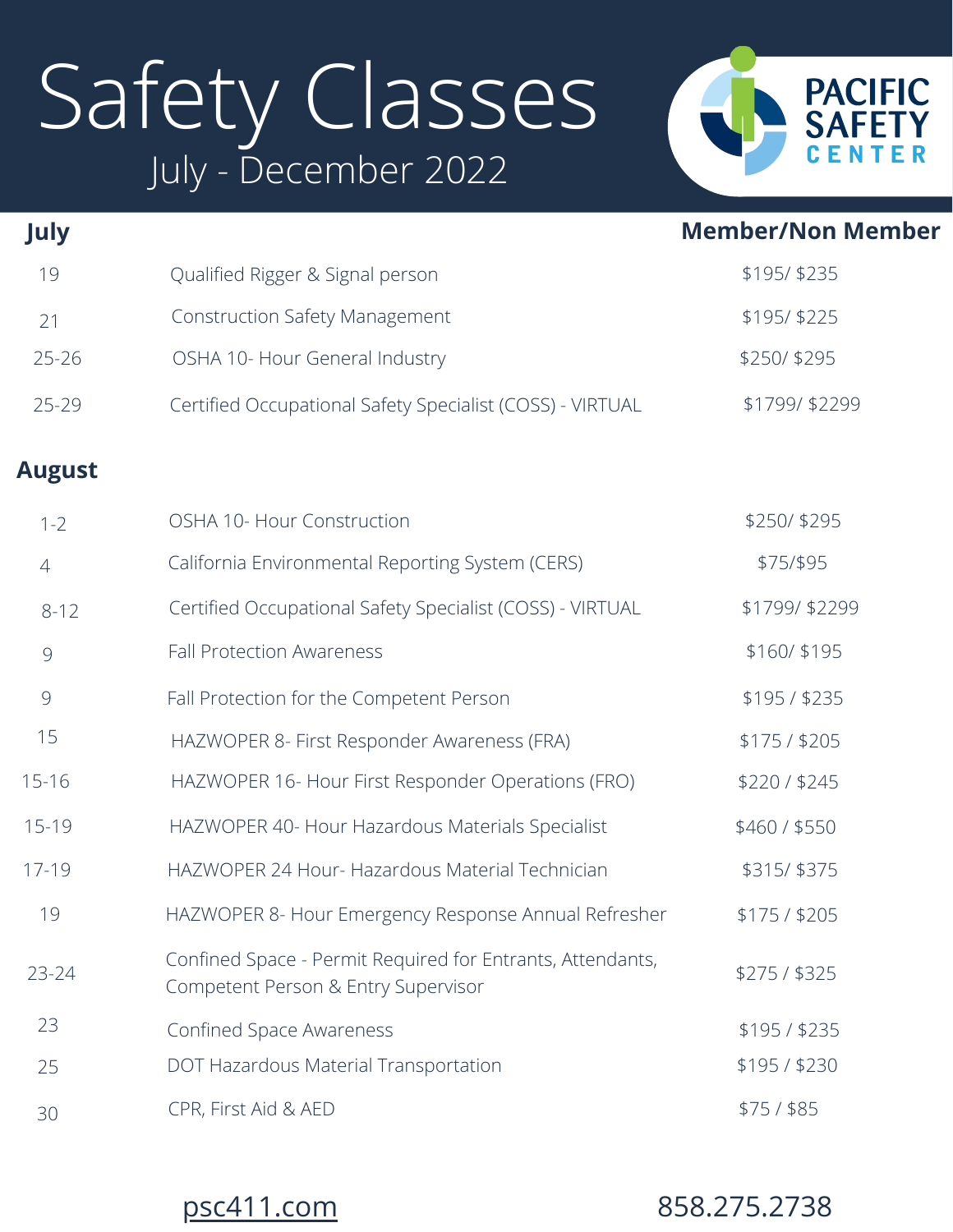# Safety Classes July - December 2022



| <b>September</b>           |                                                           | <b>Member/Non Member</b> |
|----------------------------|-----------------------------------------------------------|--------------------------|
| 1                          | Forklift Instructor                                       | \$595/ \$695             |
| 1                          | Forklift Operator                                         | \$150/\$175              |
| 8                          | Hazardous Waste Management                                | \$160/\$195              |
| $12 - 16$                  | Certified Occupational Safety Specialist (COSS) - VIRTUAL | \$1799/\$2299            |
| 21                         | Traffic Control & Flagger Safety                          | \$195/\$235              |
| 19, 20, 26, 27<br>Oct. 3rd | Certificate for Safety Managers (COSM) - VIRTUAL          | \$1999/\$2599            |
| 27                         | Trenching & Excavating for the Competent Person           | \$195/\$235              |
| <b>October</b>             |                                                           |                          |
| $3 - 7$                    | Certified Occupational Safety Specialist (COSS) - VIRTUAL | \$1799/\$2299            |
| 5                          | Coaching the Utility Truck Driver                         | \$95/\$115               |
| 6                          | California Environmental Reporting System (CERS)          | \$75/ \$95               |
| $10 - 13$                  | OSHA 30 - Hour Outreach Training for Construction         | \$475/ \$565             |
| 18                         | CPR, First Aid & AED Training                             | \$75/ \$85               |
| 19                         | Forklift Instructor                                       | \$595/ \$695             |
| 19                         | Forklift Operator                                         | \$150/\$175              |
| 24-27                      | OSHA 30 - Hour Outreach Training for General Industry     | \$475/ \$565             |
| 24-28                      | Certified Occupational Safety Specialist (COSS) - VIRTUAL | \$1799/\$2299            |
|                            |                                                           |                          |

### [psc411.com](http://psc411.com/) 858.275.2738